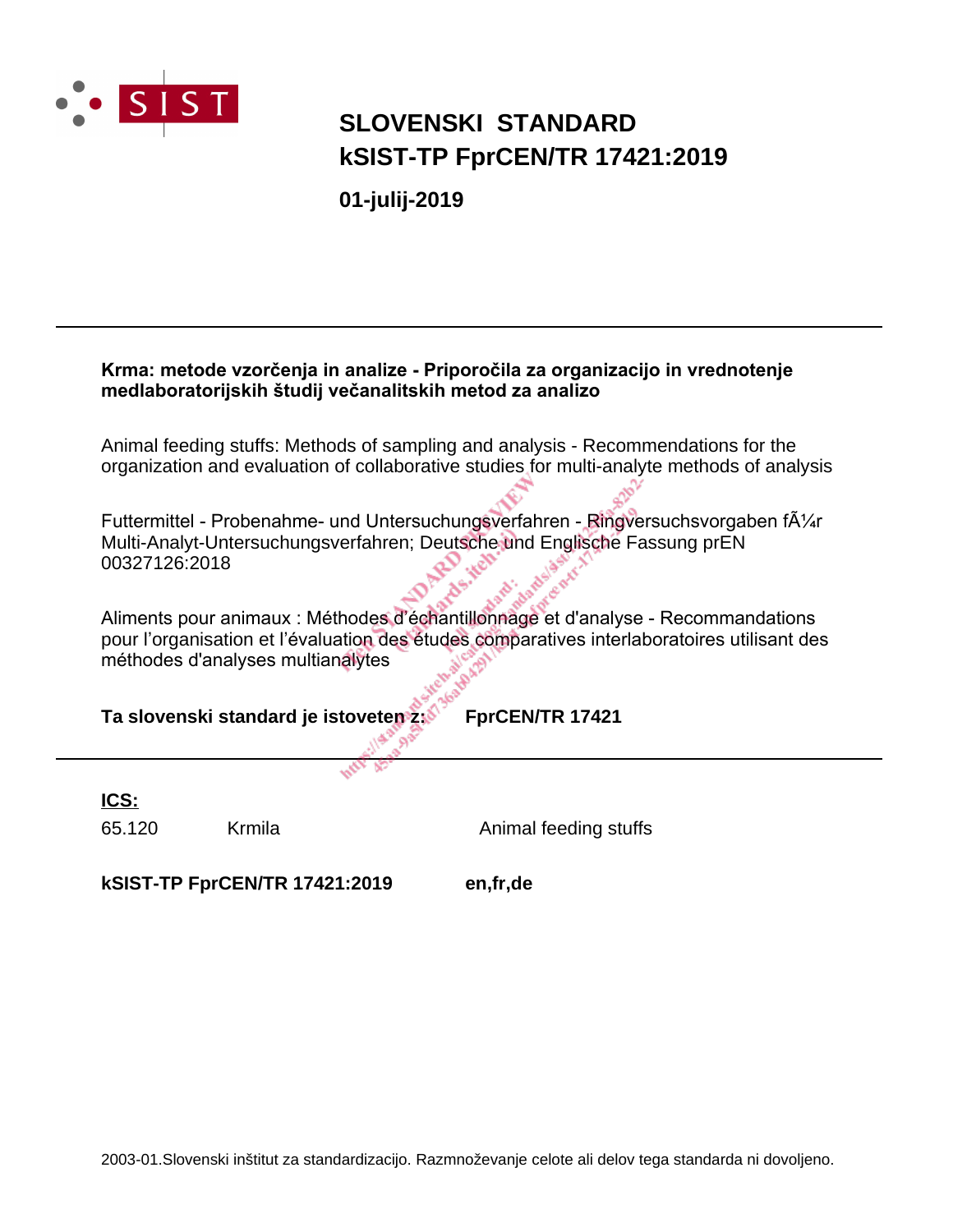#### kSIST-TP FprCEN/TR 17421:2019

Interest is a paper and the property of the second control in the second control in the second control in the second control in the second control in the second control in the second control in the second control in the se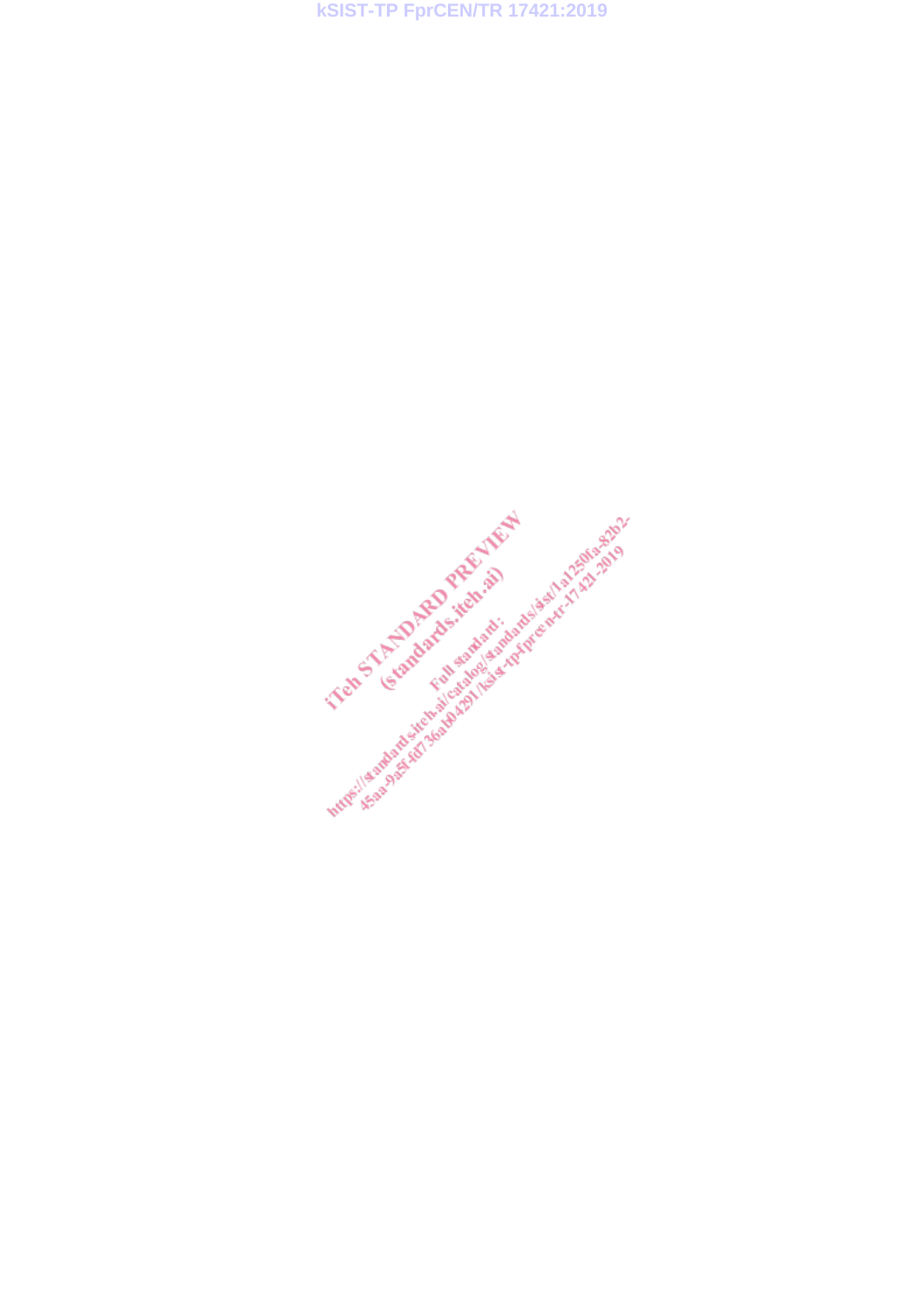#### **kSIST-TP FprCEN/TR 17421:2019**

# TECHNICAL REPORT RAPPORT TECHNIQUE TECHNISCHER BERICHT

# **FINAL DRAFT FprCEN/TR 17421**

May 2019

ICS

English Version

# Animal feeding stuffs: Methods of sampling and analysis - Recommendations for the organization and evaluation of collaborative studies for multi-analyte methods of analysis

Aliments pour animaux : Méthodes d'échantillonnage et d'analyse - Recommandations pour l'organisation et l'évaluation des études comparatives interlaboratoires utilisant des méthodes d'analyses multianalytes

 Futtermittel - Probenahme- und Untersuchungsverfahren - Ringversuchsvorgaben fÃ1/4r Multi-Analyt-Untersuchungsverfahren; Deutsche und Englische Fassung prEN 00327126:2018

This draft Technical R[eport is submitted to CEN members for Vote. It has been drawn up by the T](��p�����)\:�[�$1_"k|�<��|j~�ᵾ�%0�4�����t߬����-���\"�b�P�P4���U w�*<���*6\imO��_�D��_臢_\,	`q݃r�)echnical Committee CEN/TC 327.

CEN members are the national standards bodies of Austria, Belgium, Bulgaria, Croatia, Cyprus, Czech Republic, Denmark, Estonia, Finland, Former Yugoslav Republic of Macedonia, France, Germany, Greece, Hungary, Iceland, Ireland, Italy, Latvia, Lithuania, Luxembourg, Malta, Netherlands, Norway, Poland, Portugal, Romania, Serbia, Slovakia, Slovenia, Spain, Sweden, Switzerland, Turkey and United Kingdom.

Recipients of this draft are invited to submit, with their comments, notification of any relevant patent rights of which they are aware and to provide supporting documentation.

**Warning** : This document is not a Technical Report. It is distributed for review and comments. It is subject to change without notice and shall not be referred to as a Technical Report. notice and shall not be referred to as a Technical Report.



EUROPEAN COMMITTEE FOR STANDARDIZATION COMITÉ EUROPÉEN DE NORMALISATION EUROPÄISCHES KOMITEE FÜR NORMUNG

**CEN-CENELEC Management Centre: Rue de la Science 23, B-1040 Brussels** 

Ref. No. FprCEN/TR 17421:2019 E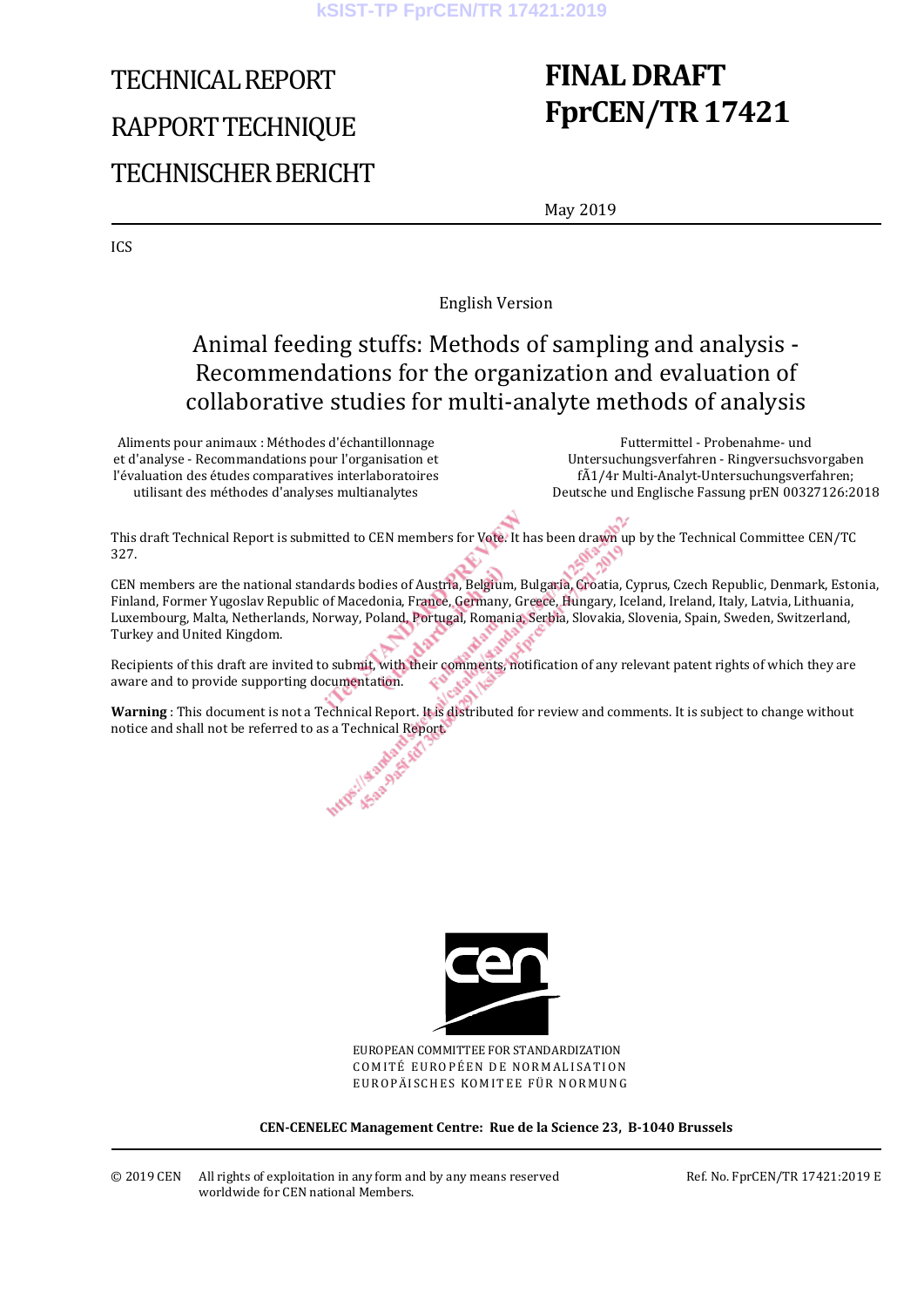#### **kSIST-TP FprCEN/TR 17421:2019**

## FprCEN/TR 17421:2019 (E)

## **Contents**

### Page

| 1                       |  |
|-------------------------|--|
| $\overline{2}$          |  |
| 3                       |  |
| $\overline{\mathbf{4}}$ |  |
| 4.1                     |  |
| 4.2                     |  |
| 4.3                     |  |
| 5                       |  |
| 5.1                     |  |
| 5.1.1                   |  |
| 5.1.2                   |  |
| 5.1.3                   |  |
| 5.2                     |  |
| 5.3                     |  |
| 5.4                     |  |
| 6                       |  |
| 6.1                     |  |
| 6.2                     |  |
| 6.3                     |  |
| 7                       |  |
|                         |  |
| 8                       |  |
| 8.1                     |  |
| 8.2                     |  |
| 8.3                     |  |
| 8.4                     |  |
| 8.5                     |  |
|                         |  |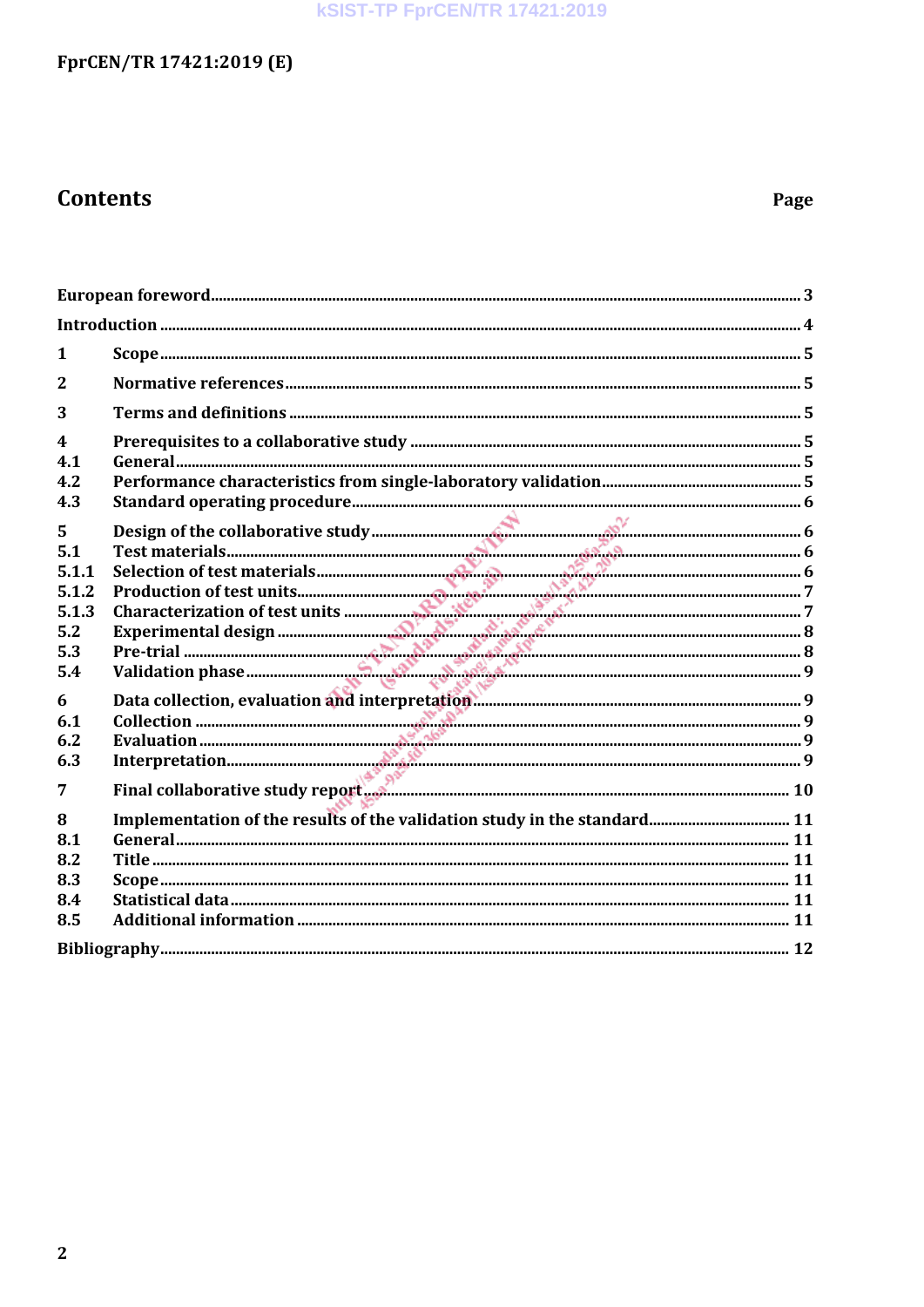#### **European foreword**

This document (FprCEN/TR 17421:2019) has been prepared by Technical Committee CEN/TC 327 "Animal feeding stuffs: Methods of sampling and analysis", the secretariat of which is held by NEN.

This document is currently submitted to the vote.

This document has been prepared under a mandate given to CEN by the European Commission and the European Free Trade Association.

Inter-language of the Hotel Assembly the Hotel and Contract of the Hotel Assembly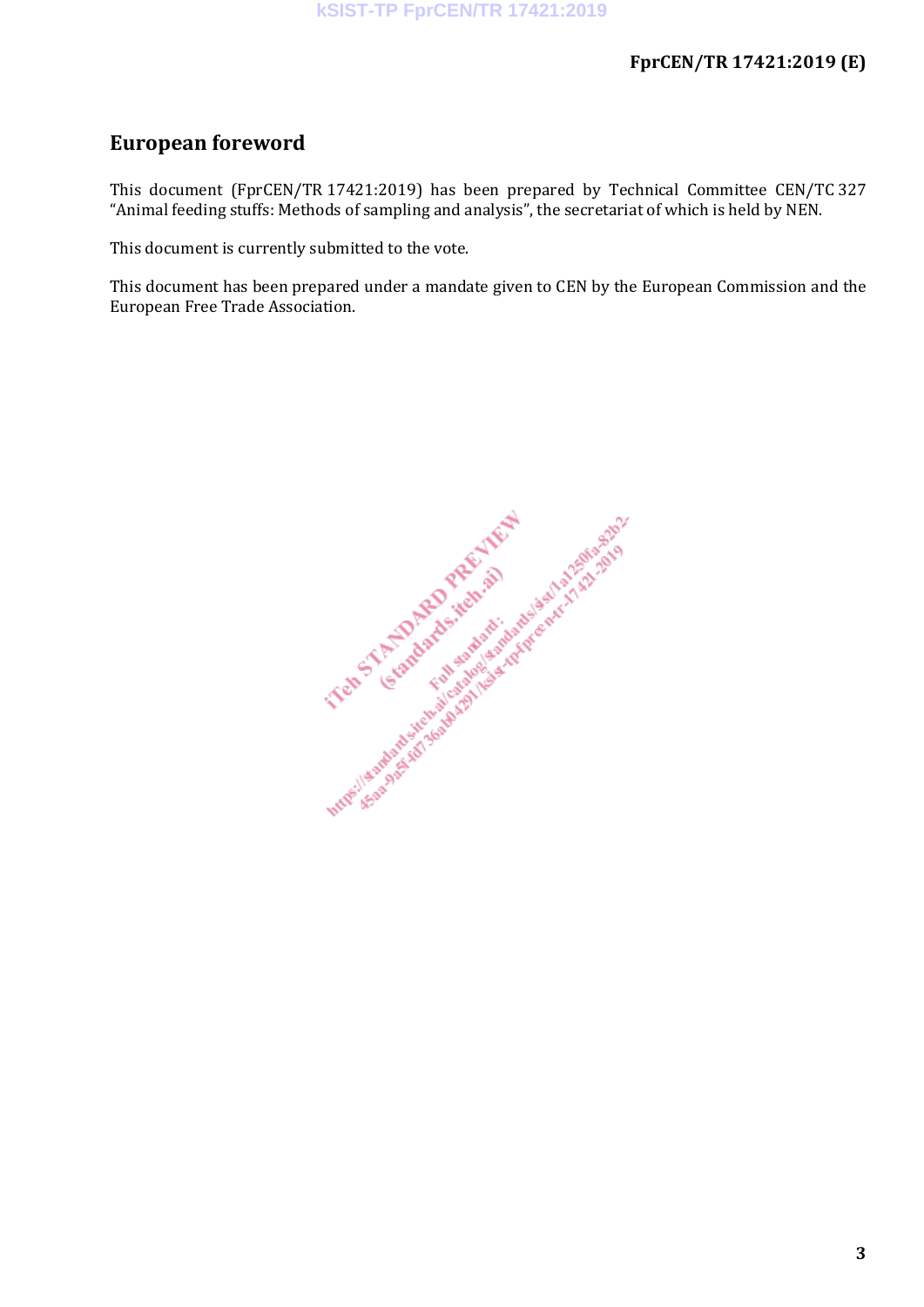#### **Introduction**

One of the important parts of the development of a European standard method of analysis is the collaborative study to validate this method. This study should provide sufficient information whether the method is fit for its intended purpose and on the performance characteristics that can be expected in practice. At the same time the necessary effort for the study organizer and the participating laboratories should be kept at a minimum. This guideline is to provide support to those involved in designing, executing, and evaluating such studies.

General information on how to do this is already described in a number of different documents of which a non-exhaustive list can be found at the end of this document in the Bibliography. CEN/TC 327 recommends that for all collaborative studies executed under the auspices of its working groups the "AOAC guidelines for collaborative study procedures to validate characteristics of a method of analysis" [1] is used as the primary source of information for any issues not dealt with in this document. Other relevant documents have been published by ISO [2], IUPAC [3], and EURACHEM [4].

In addition, this docu[ment presents prerequisites related to the acceptance of](4����e�ъ�x0��k��(�:W���y) single-laboratory of the analytical method by the participating laboratories to ensure the transferability of the method.

validation studies, the preparation of the standard operating procedure, and the proper implementation of the analytical method by the participating laboratories to ensure the transferability of the method. The development The development of methodologies such as GC-MS, LC-MS, ICP-MS, etc. has made it possible to determine multiple analytes in a single analysis (i.e. same extraction, clean up, and determination procedure). The specificities of such multi-analyte methods need to be taken into account when organizing the collaborative trial in order to minimize the workload required while covering the necessary analyte/matrix/concentrations combinations.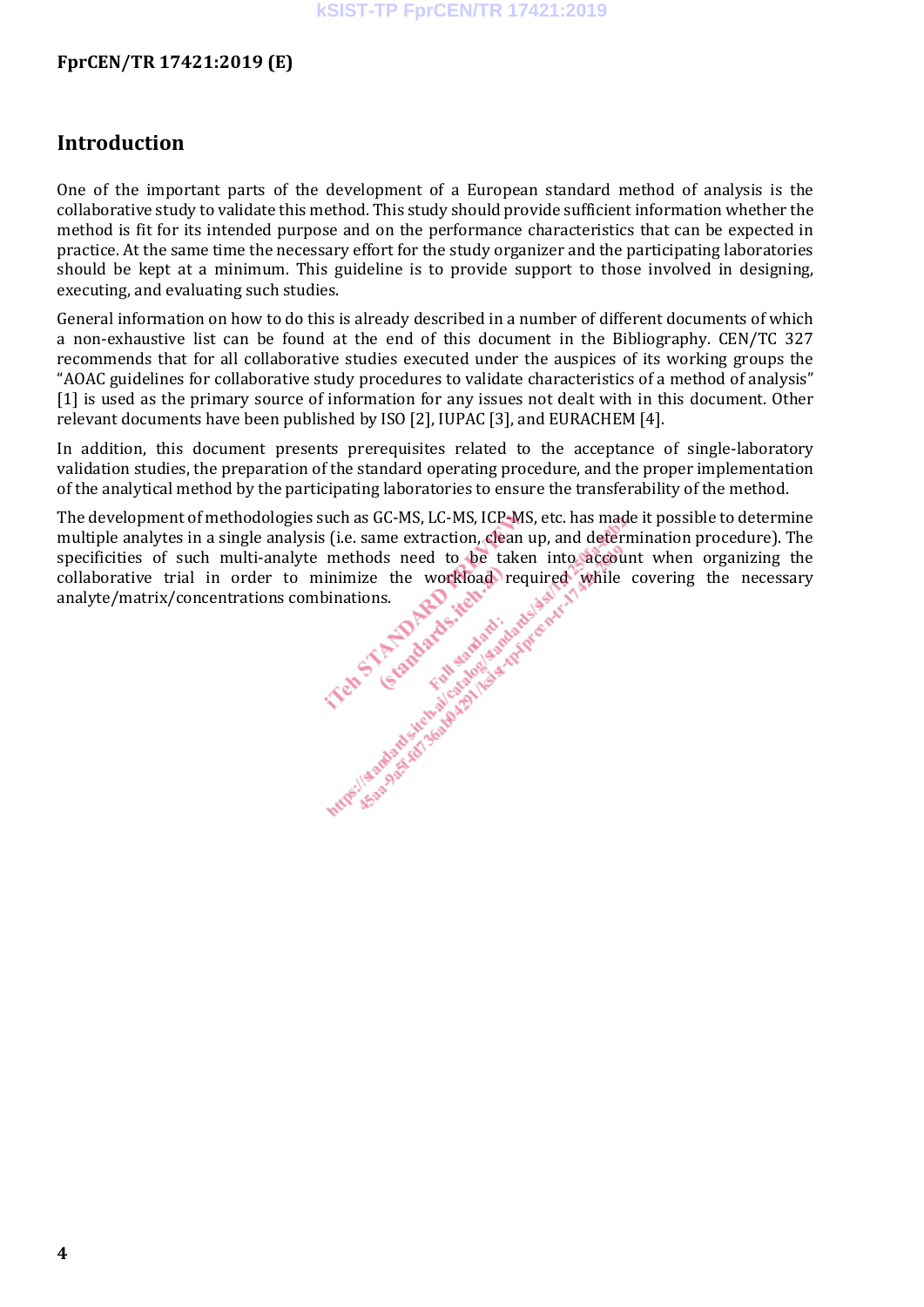#### **1 Scope**

This document provides guidance to study organizers involved in designing, executing and evaluating collaborative studies for multi-analyte methods developed by the various working groups of the CEN/TC 327 "Animal feeding stuffs: Methods of sampling and analysis". The main goal of such studies is to determine the reproducibility standard deviations for the analytes investigated in the selected matrices. They are calculated from the repeatability and the between-laboratory standard deviations determined from the study data. An additional goal may be the determination of the trueness (whenever possible).

#### **2 Normative references**

There are no normative references in this document.

#### **3 Terms and definitions**

For the purposes of this document, the following terms and definitions apply.

ISO and IEC maint[ain terminological databases for use in standardization at the](^YԮ��4`ޔ�"�{�0��M��:���2E�|�]��a2��d�������$���{p��G�-�].0���?���e�1?H�^��Qm����iF�*�5� JW���k!<�) following addresses:

• IEC Electropedia: available at http://www.electropedia.org/

• ISO Online browsing platform: available at http://www.iso.org

#### **3.1**

#### **material**

certain combination of analyte, matrix and concentration

#### **3.2**

**matrix**

components of the test material other than the analyte

[SOURCE: IUPAC Gold book [5]]

Note 1 to entry: The term "matrix" may stand synonymously for "matrix-category".

#### **4 Prerequisites to a collaborative study**

#### **4.1 General**

Collaborative studies for multi-analyte methods require a lot of effort from the study organizer and the participants. They may require extensive personnel and material resources. Every effort should be made to ensure the success of the study.

#### **4.2 Performance characteristics from single-laboratory validation**

The fitness-for-purpose of the method of analysis that is to be standardized needs to be demonstrated by a comprehensive and well-designed single-laboratory validation study. This study is to be executed according to the internationally agreed rules, covering relevant combinations of analytes, matrices and concentrations.

A single-laboratory validation study should provide for each analyte the following performance characteristics: selectivity, working range, analytical sensitivity, precision (repeatability and intermediate precision), and trueness. The estimation of such performance characteristics is described in international documents [4] [6]. Only when the low end of the working range approaches very low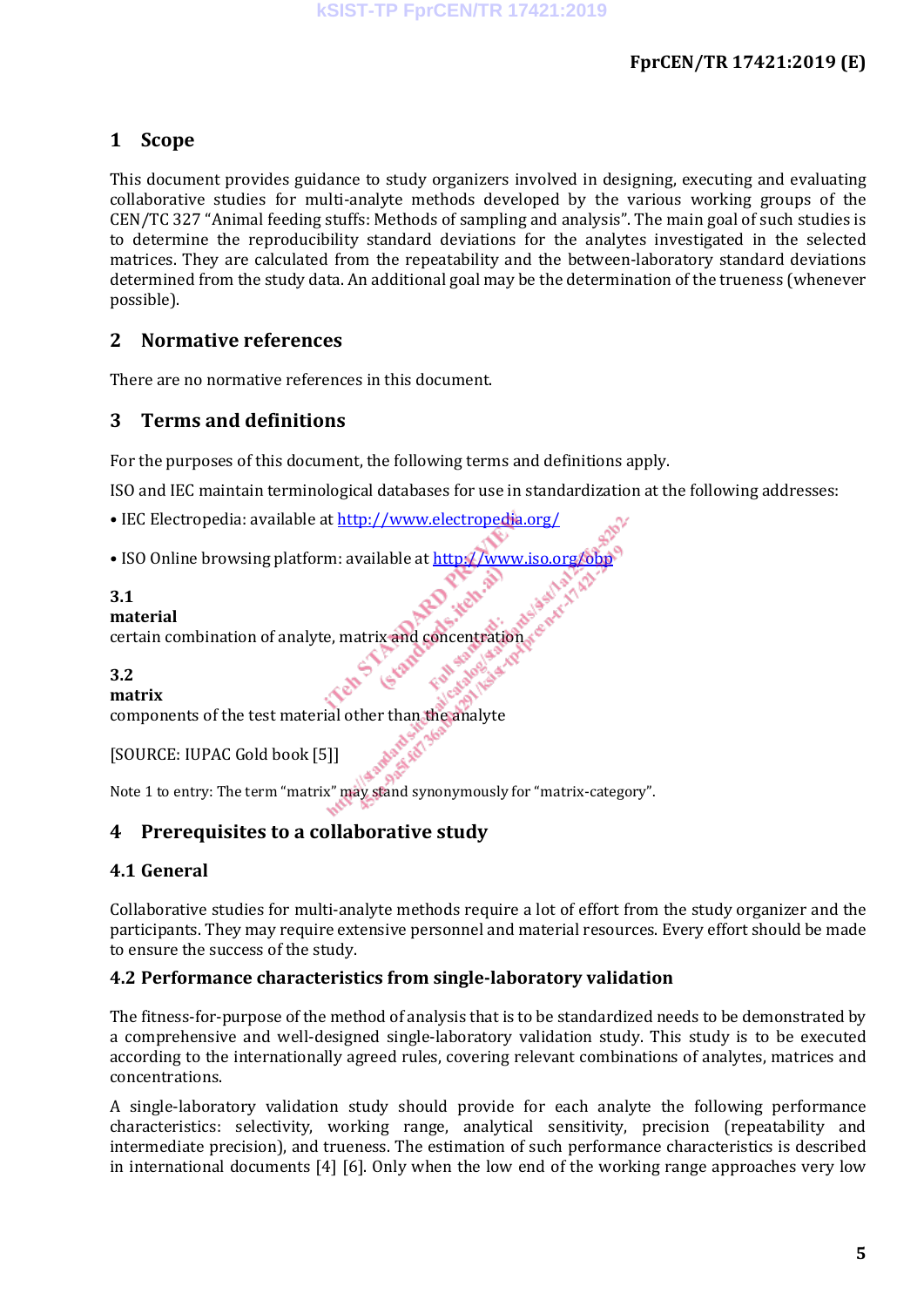levels, and if deemed necessary by the responsible TC working group, the limits of detection and/or quantification should explicitly be determined following accepted guidance [7].

Materials with reliable reference values – covering the concentration range of interest – should be used for the estimation of trueness.

#### **4.3 Standard operating procedure**

Before starting a collaborative study a draft of the standard operating procedure (SOP) shall be available. It shall be clear, concise, unambiguous, and complete. It shall be understandable to the members of the working group and the potential participants. The quality of this SOP is crucial to the success of the study.

All relevant details of the analytical method shall be described. Critical steps should be identified, clearly addressed, and acceptable ranges of variation shall be defined. The draft SOP should comply with the structure and format specified in ISO 78-2 [8], including instructions on how to calculate and express test results.

Prior to implementation, the SOP should be reviewed by the responsible TC working group. Suggested comments and improvements – also from participating laboratories of a possible pre-trial – should be implemented in the final version of the SOP.

Any change of technical [details in the SOP after finishing the validation study might in](p��)validate the data collected during that study.

Antelastic Tap

#### **5.1 Test materials**

#### **5.1.1 Selection of test materials**

**5 Design of the collaborative study**<br>**5.1 Test materials**<br>**5.1.1 Selection of test materials**<br>The adec  $T$  The adequate selection of test materials (different analyte/matrix/concentration combinations) for the collaborative study is critical as it ultimately defines the applicability and working range of the method. The investigated test materials shall be representative of real samples, in terms of composition, matrix, target species, concentration, and interferences.<br>It would be ideal if:

It would be ideal if:

- The concentration levels in the test materials covered the working range of the method for each analyte/matrix-category combination as much as possible.
- Several different concentration levels were validated when for one matrix-category a broader concentration range (e.g. larger two orders of magnitude) can occur in practice.
- Materials of a slightly lower and slightly larger concentration were included bracketing concentration levels that are tolerance limits or specification levels.

However, in the case of the validation of multi-analyte methods realistic, yet suitable (minimum of five), numbers of metarials are required to minimize the workload.

Typically, an appropriate design should take into account matrix similarities, target analyte concentration ranges (at least around the tolerance and/or legislative limits), matrix interferences and instrumental specificities (e.g. ionization suppression or enhancement in LC-MS/MS).

While all matrices should be represented, the variety of matrices should be given preference over the levels of concentrations in each matrix. This may result in complex test materials. If not all the analytes that the method may be able to detect will appear at the same time in the same real test material then it is not necessary to have all analytes in each validation test material. Preferably, every analyte should